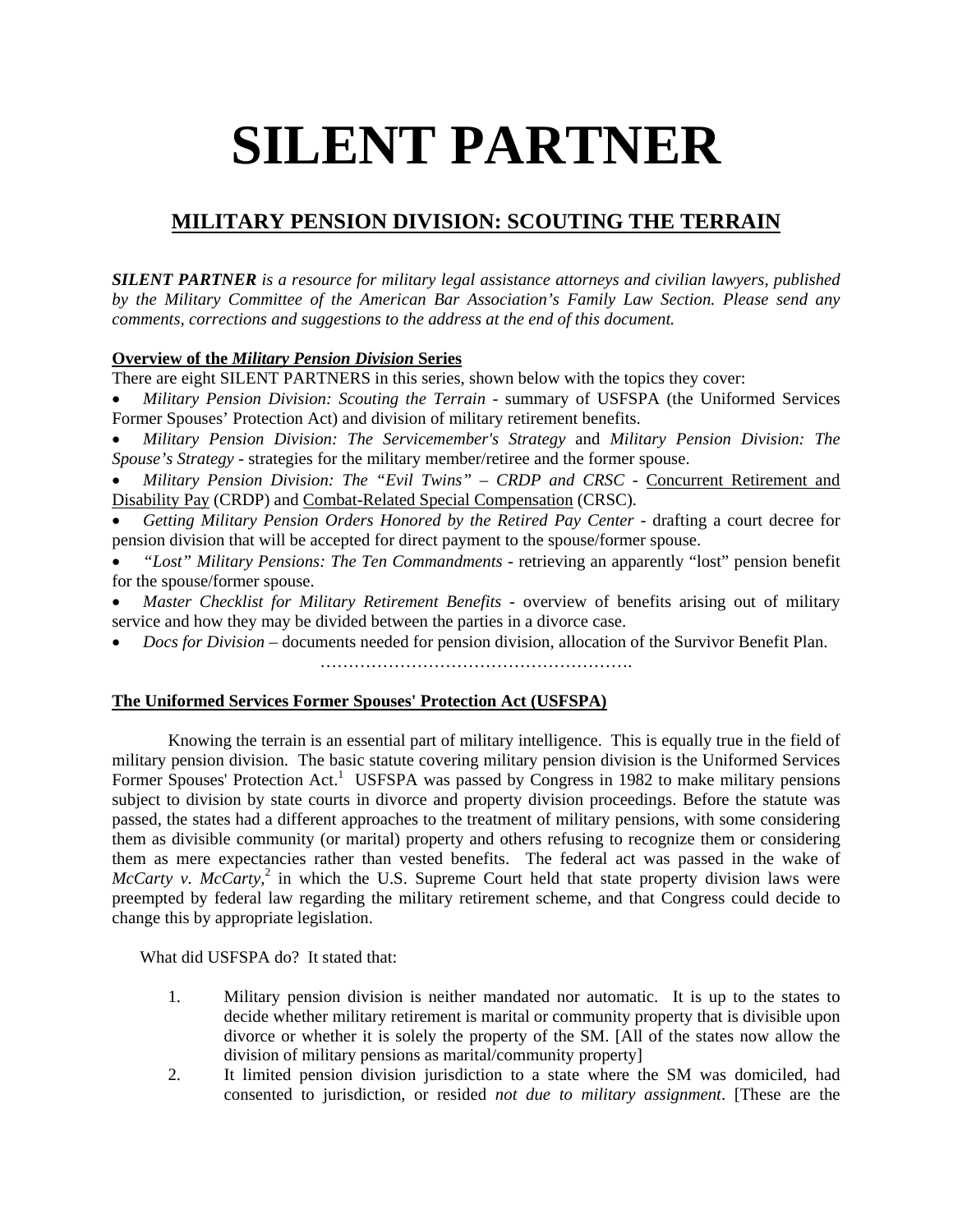"federal jurisdiction" rules]

- 3. Although a state court can subject military retirement rights to division in equitable distribution proceedings, it cannot force a SM to retire. [But it can order him/her to start paying a share of the pension to the spouse before retirement!]
- 4. State courts can order the direct pay of pension division awards (where there is ten years' overlap between the marriage and creditable military service) through DFAS.
- 5. Such direct payments may not exceed 50% of the SM's disposable retired pay (in most cases).
- 6. And, finally, these direct payments cease upon the death of the SM or the spouse (or former spouse).

 What didn't the Act do? It didn't tell how to handle military pension division. Nowhere in USFSPA is there a clear picture of how a military pension is to be divided upon divorce.

#### **Roadblocks and Minefields: Federal Jurisdiction**

 One of the roadblocks in military pension division is whether a state has jurisdiction over the SM's pension. This involves a federal law question. If a state does not have jurisdiction *under federal law*, then that state may not divide the SM's pension, regardless of the spouse's wishes. The jurisdictional basis of military pension division is not found in state long-arm statutes. Rather, it is set forth specifically in the USFSPA at 10 U.S.C. 1408 (c)(4).

Federal Jurisdictional Tests. Pursuant to this section of the Act, a state may only exercise jurisdiction over a military SM's pension rights if –

- That state is his or her domicile; or
- The SM consents to the exercise of jurisdiction; or
- The SM resides there (for reasons other than military assignment in that state or territory).

These statutory provisions override the more traditional long-arm statutes, which allow the exercise of jurisdiction consistent with due process if there are sufficient minimum contacts with a state. $3$ 

Residence Not Due to Military Assignment. Just what do these tests mean? The third basis for military pension division jurisdiction is probably the most difficult to understand. The court must have jurisdiction over the SM by reasons of "the member's residence, other than because of military assignment in the territorial jurisdiction of the court." How could a SM reside somewhere *other than because of military orders*, when it is almost always military orders which require his moving, cause his transfer from one installation to another and require his presence in the general vicinity of the installation to which he is assigned?

Although there are no definitive cases in this area, perhaps the following case illustrates what Congress had in mind: Colonel (COL) Bill Roberts is assigned to duty in Florida at Eglin Air Force Base, which is near the Florida-Alabama state line. Although he could live on base or, if quarters were not available, off-base but in the general vicinity of the installation, he chooses instead to reside just over the state line in Alabama, where his elderly parents reside. In this way, he can take care of them after work, and he commutes back and forth between his "home" in Alabama and the Air Force installation in Florida.

Is this not an example of a SM who resides in Alabama for reasons other than because of military assignment? Alabama probably has jurisdiction over COL Roberts' pension in this case.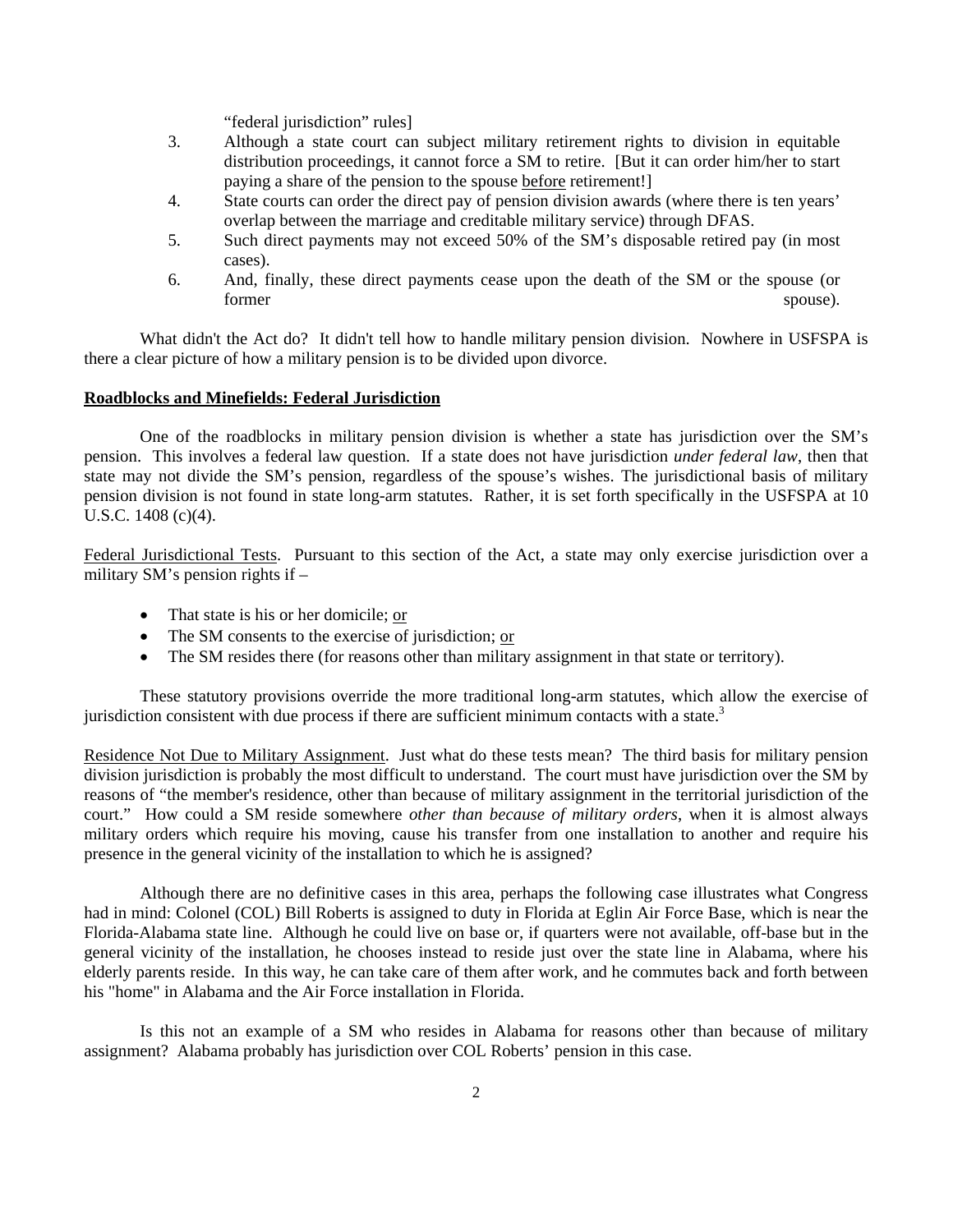Domicile. Domicile is the first stated basis for jurisdiction under U.S.C. 1408(c)(4). What is domicile?

 It is not, for example, the same thing as a SM's "home of record." *Home of record* is a technical term the military services use for the state where a person enters the service or reenlists. It means the place where the military must ship his or her household goods upon discharge. It is an administrative entry which is not necessarily meant to specify the *domicile* of the SM.

And domicile isn't necessarily the place where a SM is currently stationed or living, either. A SM may be stationed far away from his or her legal home. The Servicemembers Civil Relief Act<sup>4</sup> allows military personnel to retain their original domiciles for voting and state tax purposes while stationed in other states.

Rather than merely the physical residence of an individual, domicile is composed of two elements:

- **Physical presence** of the SM (except for temporary absences); and
- **Intent to remain** (or return if absent), as shown by payment of state income and property taxes, voting records, bank accounts, motor vehicle titles, registration and driver's license, and the purchase of a home.<sup>5</sup>

The importance of the latter -- actions which demonstrate the intent of the individual -- cannot be overstated. Many servicemembers claim Florida or Texas, for example, as their domiciles because these states do not have an income tax. A close analysis of most of these claims, however, reveals that there are no actions to back them up, such as ownership of property in that jurisdiction, and also that the SM has never really resided in that state in the first place.

How do you find out a SM's domicile? Here are some starting points:

- Get a copy of his Leave and Earnings Statement (LES) -- this document, which is the bimonthly pay statement for SM, contains an entry for "State Taxes" which shows what state the SM has listed for state tax withholding.
- Check with the SM's spouse—where did he file state income taxes last year? Which state imposed real estate taxes for a residence? Where did he vote?
- Get his DD Form 2058, "State of Legal Residence Certificate," which is attached to the SM's W-4 Statement for tax withholding purposes.

If the SM is stationed in your state and domiciled there, he can be sued there for pension division. If he is domiciled elsewhere, it may be necessary to bifurcate the equitable distribution proceeding if he does not consent to the court's jurisdiction over his military retirement rights. That means that the pension would be handled in the SM's state of domicile and the other domestic issues (alimony, divorce, child support, custody, visitation and all aspects of property division except the military pension) would be handled in the spouse's state of residence, so long as there is jurisdiction there for the specific claims involved.

#### Consent to Jurisdiction

A SM can consent to the court's jurisdiction. This means that, knowingly or inadvertently, he may be allowing the exercise of pension jurisdiction by the court. The test for consent to jurisdiction is a matter of state law. For example, if a defendant intends to object to personal jurisdiction under the state equivalent of federal Rule  $12(b)(2)$ , the general rule is that he may not move the court for other relief in his favor.<sup>6</sup> In general a motion for other affirmative relief will probably constitute a general appearance.

This rule poses real problems for the SM who wants to contest some claim of the lawsuit other than military pension division -- custody or alimony, for example, or even other aspects of equitable distribution. Can he or she do so without consenting to the court's jurisdiction? Is this a waiver of one's federal rights under 10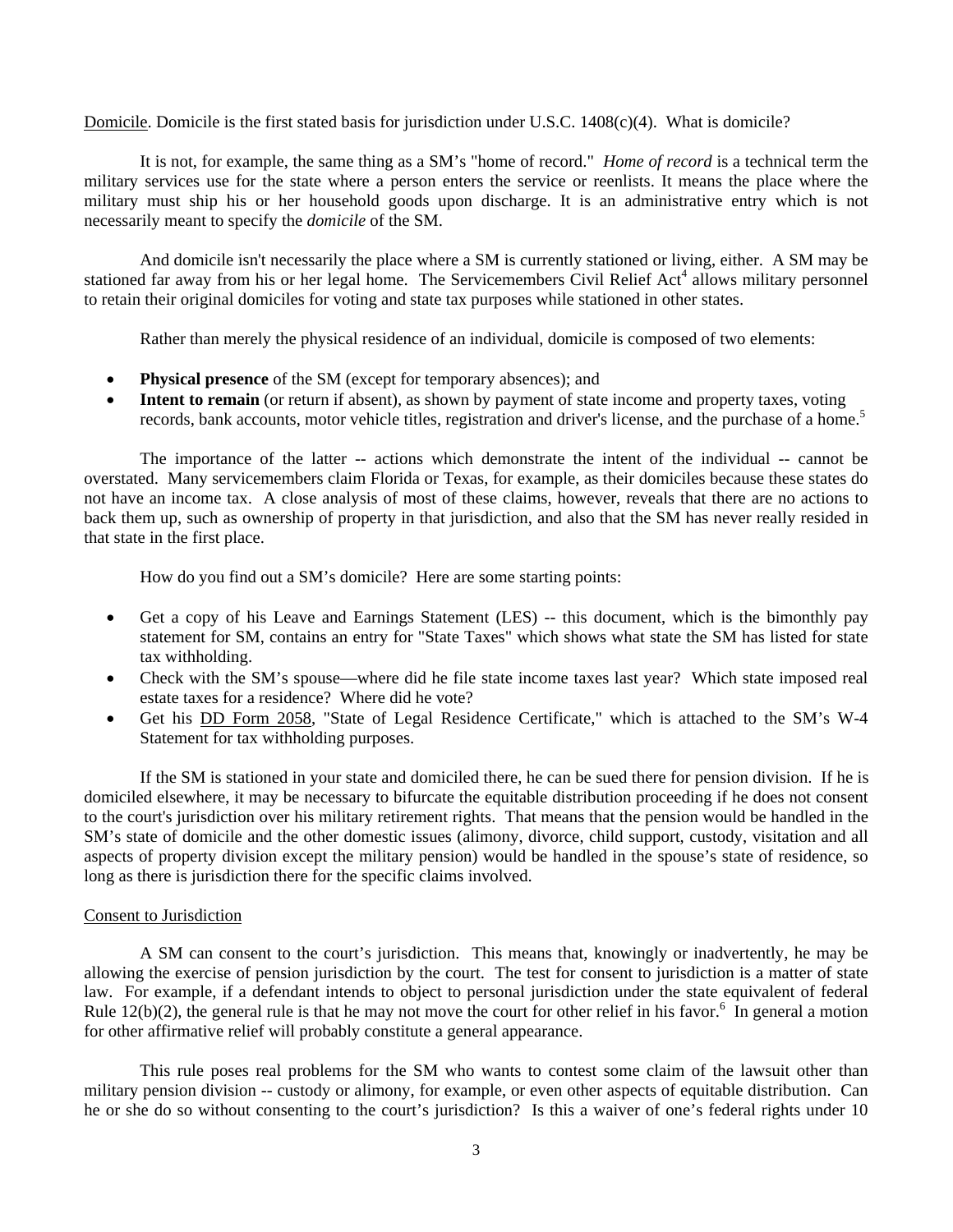U.S.C. 1408(c)(4)? The courts are split over whether specific consent is necessary or whether a general "implied consent" can be used to confer jurisdiction.

As stated earlier, this is a state issue. There is no federal guideline or standard, and the states make the rules in this area. As a result, there may be fifty or more different rules as to what constitutes consent to the court's power over a military SM's pension rights.

#### **Roadblocks and Minefields – Summary**

These problems show clearly the need for defensive lawyering. It is vital to ask questions -- lots of questions -- to make sure that the defense mounted for COL Roberts is on a firm footing. It is just as important to think before one acts. If there is a valid jurisdictional objection to a pension division claim filed against COL Roberts, will this be waived if he files an answer? What if he files a motion to continue, or to dismiss? The answer to these questions lies in the law of the states involved.

Be sure to check with competent counsel in the jurisdiction involved – don't try to "wing it" yourself when you're not licensed there. Even if you do hold a license for that state, it doesn't mean that you also hold the necessary level of expertise to answer these questions.

#### **Dividing the Military Pension -- Crossing the Minefield**

Once it is understood how to set up obstacles to pension division, the next step should be to understand how to overcome them and divide the pension once the court has acquired jurisdiction over it. There are generally two methods available for pension division. The first is deferred division, often called "if, as and when" payments, which refers to payments by the pensioner when he starts receiving his pension. The second involves a presentvalue offset, in which property or money is traded against the present value of the pension.

Deferred Division. These latter payments are not preferred by many courts since they are seen as an undesirable postponement of the claimant's rights to a present pension division. It is hard to reconcile future payments to a nonmilitary spouse (at a time when the divorce is long past) with the present-day division of all the other marital assets. The deferred division of military pensions is usually used when a offset or trade is unavailable. Unless the SM is retired when the division occurs, such a division will usually postpone the payments to the nonmilitary spouse until the retirement of the SM.

There is an exception, however; the postponement of payments doesn't occur in all states. Some have gotten around the postponement of payments until retirement by requiring the SM to begin present payments to the nonmilitary spouse or else suffer the accrual of interest on the unpaid pension rights. Examples of cases in this area are *Mattox v. Mattox* from New Mexico,<sup>7</sup> *Koelsch v. Koelsch* from Arizona,<sup>8</sup> and the California cases of In re Luciano,<sup>9</sup> In re Marriage of Gillmore<sup>10</sup> and In re Marriage of Scott.<sup>11</sup> The Gillmore case involved a civilian employee spouse whose pension had vested but who had elected not to retire. The California Court of Appeals applied this principle in a military case in *Scott*, where the court affirmed the trial court's award to an ex-spouse of the present value of the community share in the SM's retirement rights, notwithstanding the fact that he was still on active duty.

Deferred Division – Examples. An example of deferred division in a hypothetical case may help to illustrate how it works. Assume that a SM been married for 20 years and that, for all 20 years, he was on active duty in the U.S. Army. Also assume that his active duty pay with 20 years of service is *\$7,200* per month, and that he can retire after 20 years of service with 50% of his base pay.12 Thus, the monthly retired pay of the SM is *\$3,600*.

The marital fraction in this case is 20/20. *Marital fraction* in most states means the number of years of pension service during the marriage before the valuation date over the total years of pension service. The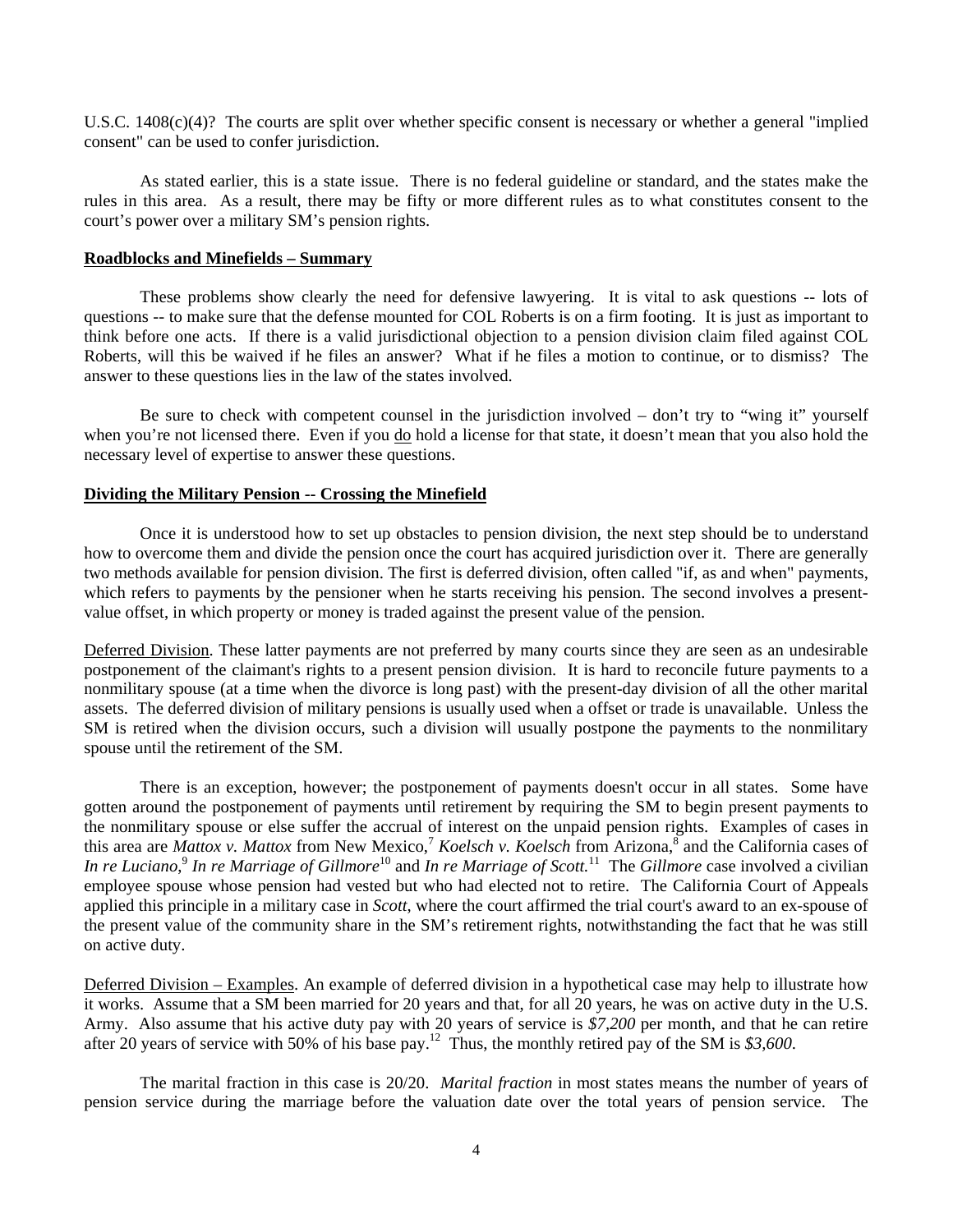valuation date is determined by state law -- it may be the date of irretrievable breakdown, the date of filing suit, the date of separation or the date of divorce. In this case, then, the marital share of the SM's monthly retired pay is calculated as below, and all of the pension is marital property:

\$3,600 x  $\frac{20 \text{ years}}{\text{marital pension service}} = \$3,600 \text{ (marital part of pension} = ALL)$ 20 years' total pension service

The law in many states presumes that the SM's spouse is entitled to one-half of the marital property. Also, in the case of military pensions, the USFSPA states that the spouse's share *may not exceed 50%* of the pension.13 In this case, her one-half share would equal \$1,800 per month. This is the amount the SM would have to send to her each month for an equal division of the marital pension. It is also the amount that DFAS would send to her directly out of his retired pay if the marriage overlapped the SM's creditable service by *ten* years or more and if the payment terms were set out in a qualifying court order.<sup>14</sup>

Let's take another example. Suppose the SM has served a total of 20 years in the Army, with *10* years of his service preceding his marriage. In this case, the marital fraction is:

```
$3,600 x 10 years' marital pension service = $1,800 (marital part of pension)
               20 years' total pension service
```
The above example assumes that 10 years of the marriage is concurrent with 10 years of the SM's service. Since only one-half of the pension is marital, then one-half is the SM's' separate property (since it accrued before the marriage), one-fourth is the spouse's share of the marital pension, and one-fourth is the SM's share of the marital pension. Thus the spouse would receive one-fourth of each monthly pension check under a deferred division approach, or about \$900 per month. The remainder of the monthly retired pay belongs to the SM.

What happens, however, when the SM is still on active duty and remains so, rather than conveniently retiring on the date of valuation? In this case, the marital fraction cannot be expressed as an absolute number. Rather, the marital fraction looks like this –

| Years of marital pension service | 10 |
|----------------------------------|----|
| Years of total pension service   |    |

The numerator represents 10 years of marital pension service, and the denominator is unknown, representing the total number of years of creditable service that the SM will perform.

Present Value Offset. In addition to the future division of retired pay, all states recognize a second method of pension division called a "present value offset." This represents the present value of a series of money payments over the course of the SM's life. The money payments are, of course, his or her retired pay. The present value of this retired pay is the amount that can be used for a trade or a setoff so that the SM can keep the entire pension. This results in a complete and final accounting and division, not the postponement of property division until retirement.<sup>15</sup>

A good economist or CPA will advise that the sum of the payments should be adjusted for the life expectancy of the SM, the inflation rate and a discount factor which represents the rate at which money can be invested. This "discount rate" is applied to reflect the ability of money to earn interest; a small amount today, when invested, will yield a larger amount in five years and, conversely, a larger amount in the future, when discounted for the effect of interest accumulation, would become a smaller amount "in hand" today.

How is present value calculated? There are several options available. When the case is definitely going to trial, one should to promptly retain a CPA, an actuary or an economist to provide expert testimony at the hearing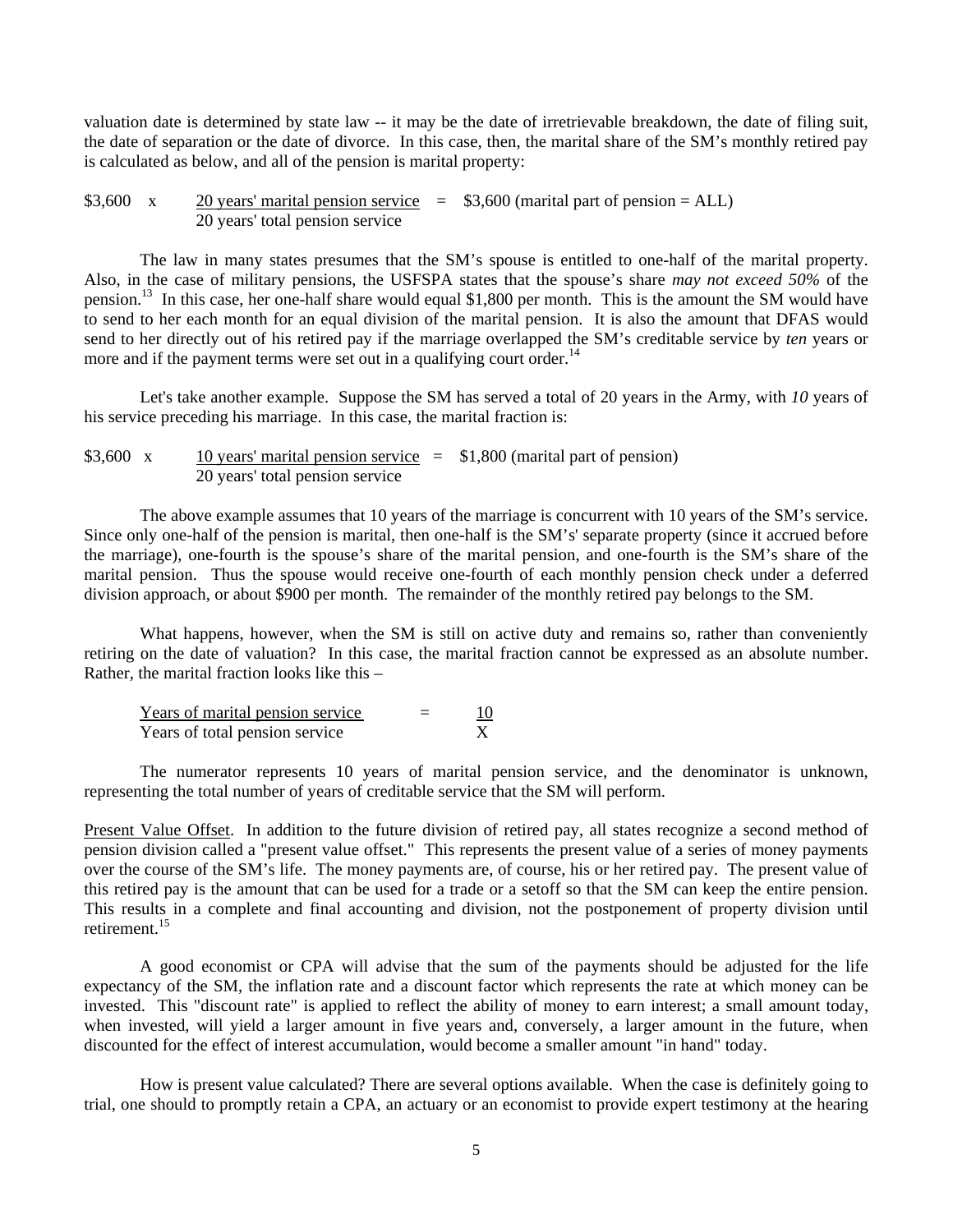on the present value of future pension payments over the expected lifetime of the SM. On the other hand, when a settlement is anticipated and trial testimony will not be necessary, a "mail order" evaluation is sometimes preferable. There are several businesses nationwide that perform mail-order pension valuations for \$300-1,000.

There is also a second method of determining present value, and this one makes no assumptions regarding interest rates, life expectancies or inflation. It involves pricing an annuity that will yield a monthly payment equal to the pension. The way to start is to contact an insurance agent or a securities broker to get a price quote for a single-premium annuity that would pay the marital benefit of, say, \$3,600 per month (using our example above) for life starting now for an individual who is currently the age of COL Roberts. This is an example of the information that must be given to the professional who is obtaining the price quote.

Single-premium annuities are an excellent measure of comparison, using the actual market price of a financial product, compared to the abstract assumptions which are always present in a present-value analysis by a CPA.

When dealing with other assets in a property settlement, the court requires the fair market value to be obtained. Whether the asset happens to be a home, a parcel of land or a group of stocks, the method of valuation follows the principle of determining the current selling price or replacement cost in the open market. **Why not use the same principle in valuing a retirement plan?** After all, a pension is simply a contract to make future payments to an individual. In the financial marketplace, insurance companies sell these contracts in the form of single premium annuity policies. When taken as a group, these companies comprise an annuity market and provide an appropriate, non-theoretical source of valuing retirement benefits.<sup>16</sup>

Given the same information, a securities broker or an insurance agent could come up with a price that might be even more advantageous for the client's bargaining position in this case. This approach is certainly worth pursuing when there is a serious question about the present value of the pension.

Reserve and National Guard Pension Rights. There is nothing in the USFSPA to indicate that it was intended to apply only to active-duty retirement benefits, and certain amendments made by Congress to other parts of the U.S. Code dealing with Reserve retirement and benefits imply that Congress intended the Act to cover Guard and Reserve retirement also.<sup>17</sup> The two ways to divide Guard/Reserve pensions, and the advantages or problems involved, are contained in the two companion SILENT PARTNERs on "The Servicemember's Strategy" and "The Spouse's Strategy."

Dividing Disposable Retired Pay. USFSPA states that the retired pay center (usually DFAS) can only divide disposable retired pay.<sup>18</sup> The U.S. Supreme Court upheld this requirement in the *Mansell* decision.<sup>19</sup> According to 10 U.S.C. § 1408(a)(4), "disposable retired pay" means gross retired pay minus:

- recoupments or repayments to the federal government, such as for overpayment of retired pay;
- deductions from retired pay for court-martial fines or forfeitures;
- disability pay benefits; and
- Survivor Benefit Plan premiums.

Note that disability benefits are deducted from gross pay in order to arrive at "disposable retired pay." This means that a retired SM can waive receipt of retired pay to receive an equivalent amount of VA disability benefits, and these latter benefits will be received tax-free. This tactic can be used by a SM to reduce the portion of retired pay that is divisible. And there's no way to stop a SM from taking disability pay! For more information on this, see the two above-mentioned SILENT PARTNERs. These also contain information on early-out options, leaving military service for federal civil service, and drafting clauses to protect clients in these areas.

#### **Direct Payments from DFAS**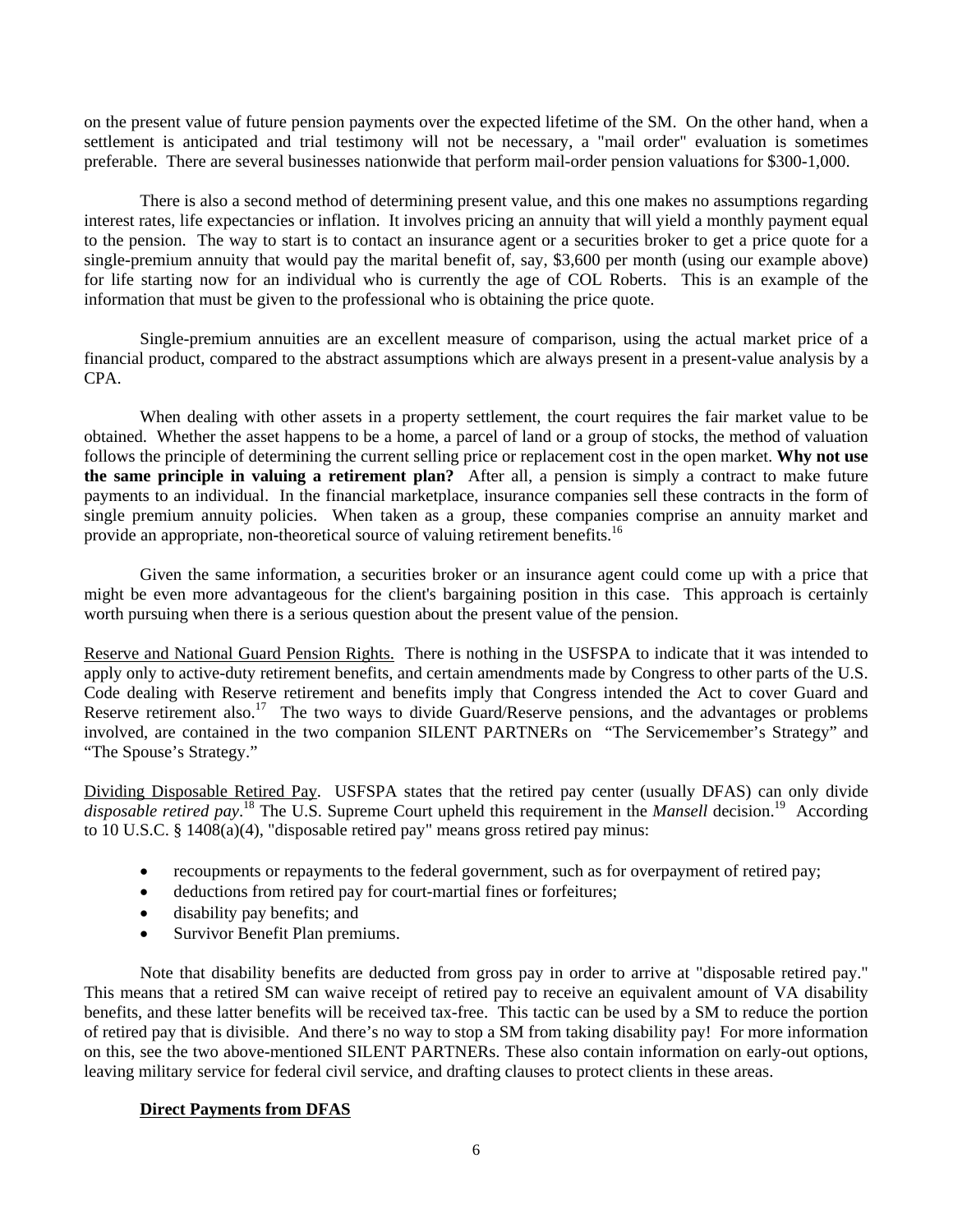Most clients who are entitled to a portion of retired pay benefits want to get the payments direct from the source, not from an ex-spouse. Pay garnishment for division of the pension as property is available from DFAS when:

- The retired pay is divided by a final decree of divorce, dissolution, legal separation, or court approval of a property settlement agreement [Note**:** This means that an unincorporated separation agreement, a judgment in a partition case or an order of specific performance *won't get direct payment from DFAS*];
- There is a statement in the order that the SM's rights under the Sevicemembers Civil Relief Act (formerly the Soldiers' and Sailors' Civil Relief Act) were observed;
- The amount directly payable to the former spouse as pension division is not more than 50% of the retiree's disposable retired pay;
- The "10 year test" has to be met (there must be at least 10 years of marriage which overlap 10 years of service creditable toward retirement);
- The court order must provide for payment from military retired pay, and the amount must be in an acceptable format (using one of the four methods of pension division allowed by DFAS); and
- The order must show that the court has jurisdiction over the SM in accordance with USFSPA provisions.20

The "10-year test" is *not a jurisdictional requirement* for dividing military pensions. Rather, it is an "enforcement requirement," meaning that pension division cannot be enforced by direct pay from DFAS unless this test is met.<sup>21</sup> For more information on the above points, see the SILENT PARTNER, *Getting Military Pension Division Orders Honored by DFAS*.

A Checklist for the Judge. Here is a checklist used in North Carolina for items that the judge (and the attorneys) should consider in military pension divorce cases. Simply replace NC with the name of *your* state:

| <b>Checklist for Military Pension Division Orders in North Carolina</b>                  |                                                                                                                                                                                                                                                                                                                                     |  |
|------------------------------------------------------------------------------------------|-------------------------------------------------------------------------------------------------------------------------------------------------------------------------------------------------------------------------------------------------------------------------------------------------------------------------------------|--|
| <b>Issue</b>                                                                             | <b>Comments</b>                                                                                                                                                                                                                                                                                                                     |  |
| Check for pension division<br>jurisdiction – must be ONE of the<br>following:            | Required by 10 U.S.C. $1408(c)(4)$                                                                                                                                                                                                                                                                                                  |  |
| 1. Domicile in North Carolina, OR                                                        | Check on state income taxes, home ownership, voting, vehicle title, tags,<br>driver's license, in-state tuition                                                                                                                                                                                                                     |  |
| 2. Consent to court's jurisdiction                                                       | General appearance – the filing of motions or pleadings which recognize<br>the court's authority                                                                                                                                                                                                                                    |  |
| 3. Residence in N.C. but not due to<br>military assignment                               | Example – SM assigned to naval base in southeast VA but resides in<br>nearby Duck, NC, to care for aged parents living there; NC has pension<br>division jurisdiction.                                                                                                                                                              |  |
| Receive evidence of period of<br>creditable service for<br>servicemember [SM] or retiree | Usually this is on his LES [Leave and Earnings Statement], DD 214<br>[discharge statement], retirement orders, or "points statement" [for<br>Reserve/Guard personnel]                                                                                                                                                               |  |
| Calculate coverture fraction                                                             | Months of marital pension service [before separation] divided by total<br>pension service [which will be " $X$ " – unknown – for those not yet<br>retired]. DFAS [Defense Finance and Accounting Service] will accept<br>an order containing total military service as an unknown, will make<br>calculations at time of retirement. |  |
| State formula [for SM] or<br>percentage [for retiree]                                    | Usually this is 50% X coverture fraction X final retired pay                                                                                                                                                                                                                                                                        |  |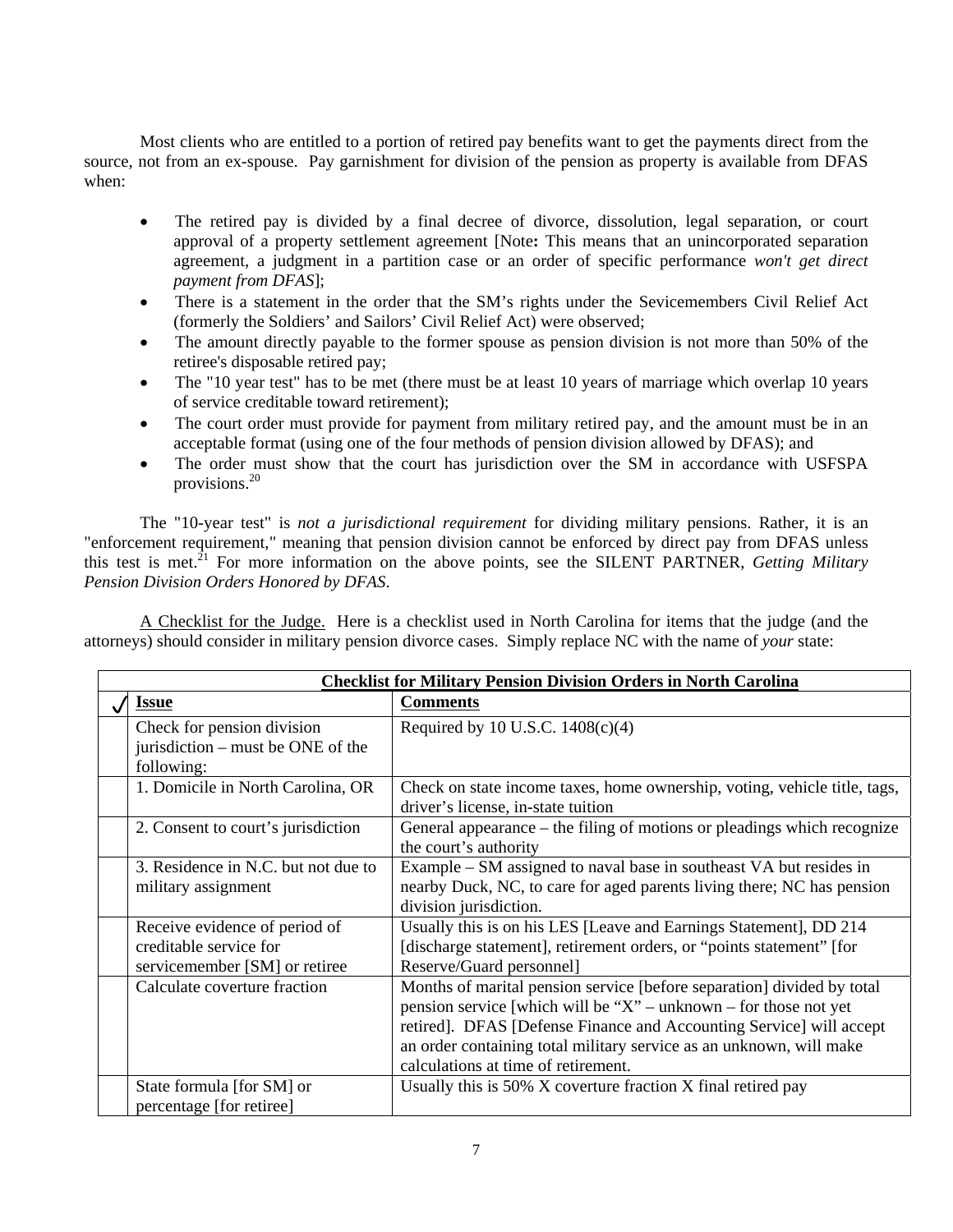| <b>Checklist for Military Pension Division Orders in North Carolina</b> |                                    |                                                                             |
|-------------------------------------------------------------------------|------------------------------------|-----------------------------------------------------------------------------|
|                                                                         | <b>Issue</b>                       | <b>Comments</b>                                                             |
|                                                                         | Check for "10/10" direct-pay       | If payment to be made from DFAS [Defense Finance and Accounting             |
|                                                                         | requirements                       | Service] directly to non-military spouse, then marriage and military        |
|                                                                         |                                    | service must overlap by at least 10 years                                   |
|                                                                         | Require direct pay by SM/retiree   | DFAS will not pay non-military spouse until 90 days after retired pay       |
|                                                                         | until DFAS begins payment          | starts.                                                                     |
|                                                                         | Check on "back payments" for       | See if credit or recoupment needed if retiree has received pension          |
|                                                                         | retiree                            | payments since separation. Part or all of these, depending on coverture     |
|                                                                         |                                    | fraction, belong to the non-military spouse. DFAS will not make "back       |
|                                                                         |                                    | payments" through garnishment in property division cases.                   |
|                                                                         | Check for "20/20/20" for medical   | Non-military spouse will be entitled to full medical care benefits if there |
|                                                                         | care                               | are at least 20 years of marriage [ending at divorce, not separation], 20   |
|                                                                         |                                    | years of military service, and a 20-year overlap. Granting divorce too      |
|                                                                         |                                    | early can defeat this entitlement.                                          |
|                                                                         | Provide SBP [Survivor Benefit      | Without this, payments stop at SM's death. Premiums are paid out of         |
|                                                                         | Plan] for non-military spouse by:  | the pension "off the top" before division between parties. Premiums are     |
|                                                                         |                                    | 6.5% of selected base amount for spouse/former spouse coverage.             |
|                                                                         | ordering SM to elect [or retiree   | If parties are only separated, order spouse coverage (to convert to former  |
|                                                                         | to maintain] SBP coverage;         | spouse coverage upon divorce). If parties are divorced, order former        |
|                                                                         |                                    | spouse coverage. Note: Court order alone does not create coverage; the      |
|                                                                         |                                    | application (by SM) or the service of order on DFAS (by spouse) needs       |
|                                                                         |                                    | to be accomplished promptly.                                                |
|                                                                         | at specific base amount (full      | SBP payments are 55% of the base amount, which can be entire retired        |
|                                                                         | retired pay or less);              | pay down to \$300.                                                          |
|                                                                         | to be served on DFAS within        | Deadlines: one year of divorce [if application by SM/retiree], or one year  |
|                                                                         | deadlines; and                     | of order granting coverage [if by non-military spouse]. If deadlines are    |
|                                                                         |                                    | missed, coverage is lost.                                                   |
|                                                                         | entry of order granting former     | DFAS will only honor title designation (i.e., spouse coverage, former       |
|                                                                         | spouse coverage at time of divorce | spouse coverage), not designation by name.                                  |
|                                                                         | Use model military pension         | Found in SILENT PARTNER, "Getting Military Pension Division                 |
|                                                                         | division order to avoid mistakes   | Orders Honored by DFAS."                                                    |

## **Survivor Benefit Plan**

An essential component of a well-structured military pension division for the nonmilitary spouse is use of the Survivor Benefit Plan (SBP). The SBP is an annuity that lets a retired SM (active duty or Guard/Reserve) provide continued income to specified beneficiaries after his death.<sup>22</sup> The SBP is funded by premium payments from the retiree's paycheck. There is a slight tax break for the retiree in that the amount of the SBP premium is not included in the taxable portion of his or her retired pay

The death of a military retiree terminates all pension payments. When SBP is elected, however, upon the retiree's death, the designated survivor receives a lifetime annuity for 55% of the selected base amount (full retired pay or lesser figure). In addition to spouses and former spouses there is child coverage available so long as the child is of the marriage of the SM and the former spouse. The cost for spouse or former spouse coverage is a premium during the retiree's lifetime of 6.5% of the selected base amount. Thus, for example, if the total pension payment before division is \$3,000 a month, and if that were the base amount selected, then the SBP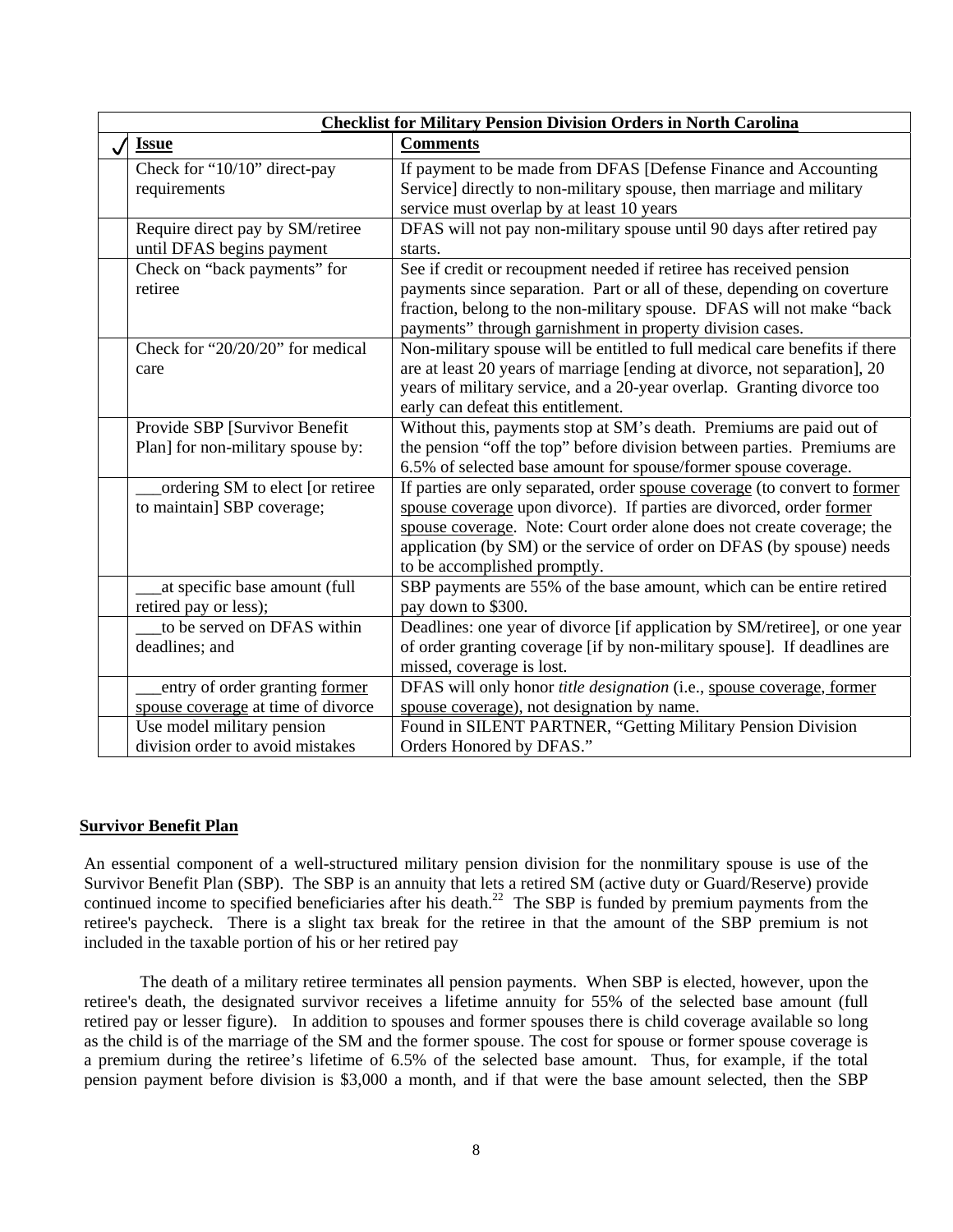payment would be \$1,650 a month (i.e., 55% of base amount) and the monthly premium would be \$195 (6.5% of base), to be paid out of the pension.

Here is a checklist on the benefits and disadvantages of SBP coverage:

|              | <b>Checklist for SBP: Pro's and Cons</b>                                                                         |
|--------------|------------------------------------------------------------------------------------------------------------------|
| $\checkmark$ | <b>Advantages of Survivor Benefit Plan</b>                                                                       |
|              | Security: There is no "qualification" required; unlike commercial health insurance, no physical exam is required |
|              | for the military member and coverage cannot be refused or lapse while premiums are being paid. The               |
|              | member/retiree cannot terminate coverage if established by court order sent to DFAS.                             |
|              | Life Payments: Mrs. Roberts, the beneficiary, will receive payments for the rest of her life upon the retiree's  |
|              | death (unless she remarries before age 55, which stops benefits so long as she is married).                      |
|              | Tax-Free: Deductions from the retiree's pay for SBP premiums are from his gross retired pay and thus reduce      |
|              | his pension income (and her share of it) for tax purposes.                                                       |
|              | Inflation-Proof: Payments are increased regularly by cost-of-living adjustments to keep up with inflation.       |
| $\sqrt{ }$   | <b>Disadvantages of Survivor Benefit Plan</b>                                                                    |
|              | Expense: Even though the premium payments are tax-free and are shared by the parties, the coverage is            |
|              | relatively expensive (as compared to term life insurance) and premiums do go up.                                 |
|              | Inflexible: As a general rule, once SBP is chosen, it cannot be canceled.                                        |
|              | No Cash Value: Unlike whole life or variable life insurance, there is no equity build-up and no cash value for   |
|              | SBP. And there is no return of premiums paid if Mrs. Roberts dies before her husband.                            |

Let's see how SBP works. For a married SM on active duty, the election for SBP must be made before or at retirement.<sup>23</sup> An active duty SM who is entitled to retired pay is <u>automatically</u> enrolled in SBP at the maximum authorized level of coverage unless he or she declines (before retirement) to be covered or else chooses coverage at a lower level; if the SM is married, the spouse must consent to this choice.<sup>24</sup> A spouse loses eligibility as an SBP beneficiary upon divorce. There is no provision in the law which makes former spouse coverage an automatic benefit. The only means by which a divorced spouse may receive a survivorship annuity is if former spouse coverage is elected. A court order cannot, by itself, be used to create coverage. A signed election request must be submitted to DFAS by the member/retiree, or a court order by the former spouse, before coverage can be established. Reservists can make the election upon completion of 20 years of creditable service, and they have a second chance to elect SBP coverage upon reaching age  $60<sup>25</sup>$ 

If a member/retiree elects former spouse coverage for a spouse who was the pre-divorce SBP beneficiary, this must be done within one year from the date the divorce becomes final. If the SM or retiree who is required to provide such coverage fails or refuses to do so, he or she shall be deemed to have made such an election if DFAS receives a written request from the former spouse asking for implementation of the election and a certified copy of the appropriate court decree. The request must be signed by the former spouse and received by DFAS within one year from the date of the decree which requires coverage. The form to use is DD Form 2656-10.

Annuity entitlement stops upon the former spouse's remarriage when this occurs before age 55. It will be reinstated if the former spouse's marriage is terminated. Annuity entitlement is unaffected if the former spouse is age 55 or older at the time of remarriage.

SBP is a unitary and indivisible annuity; a valid former spouse election terminates any existing SBP coverage of the retiree, and former spouse coverage cannot be combined with coverage for a current spouse. An election of former spouse coverage is basically irrevocable, meaning that the member/retiree may not terminate SBP participation once it is elected; however, the law allows an eligible member/retiree to request a change in annuity coverage if he or she remarries, or acquires a dependent child, and meets the requirements for making a valid option change. Such a request must be made within one year from the date of marriage or the child's birth.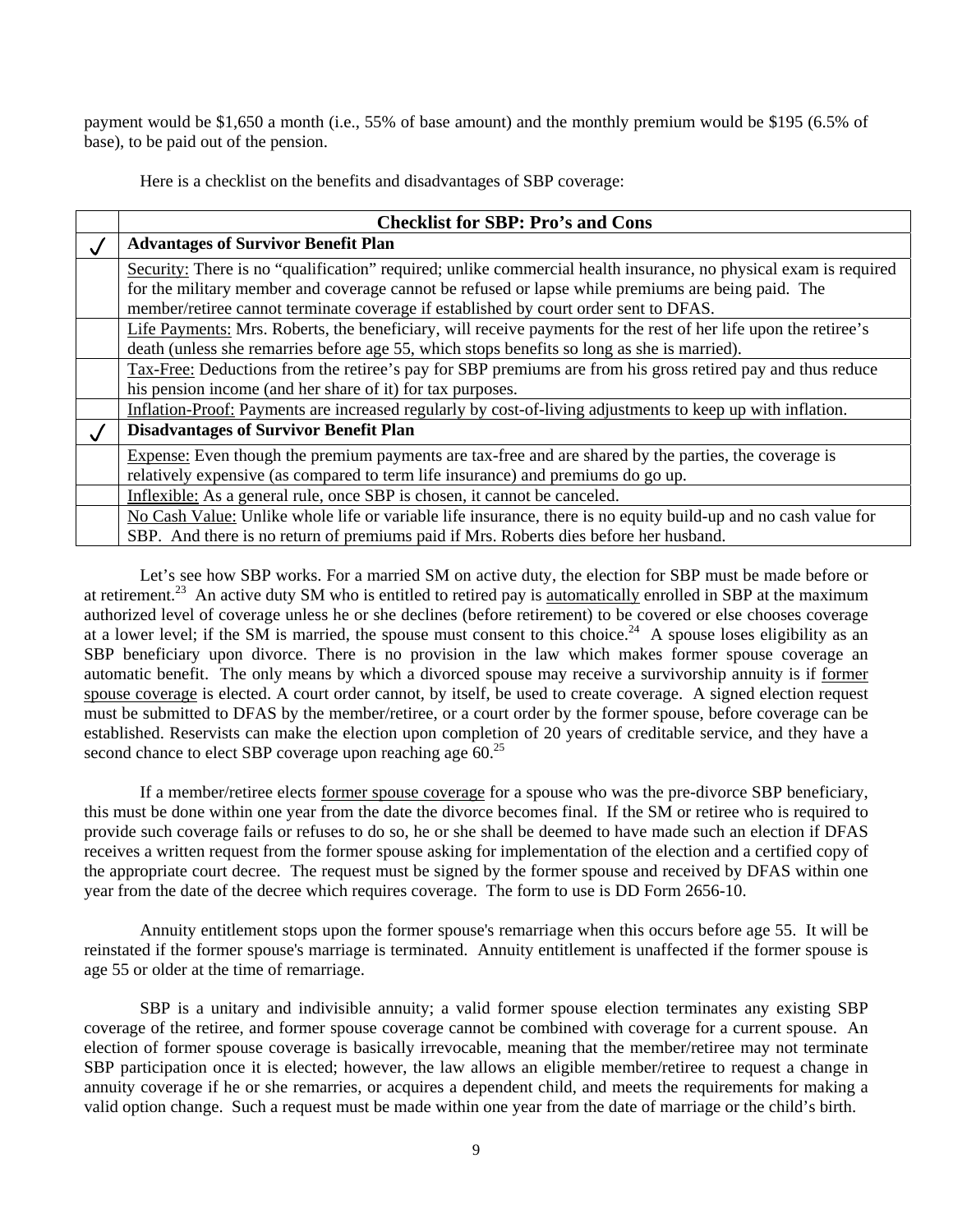A copy of the final divorce decree must be sent to DFAS, since receipt of this is required before any adjustment to SBP can be completed. When only SBP is required in a court order, rather than the division of military retired pay, the order should be sent to: Defense Finance and Accounting Service, US Military Pay, PO Box 7130, London, KY 40742-7130.

State courts may order members/retirees to participate in SBP and to designate their spouses or former spouses as beneficiaries.<sup>26</sup> A current spouse will be notified of the election to provide coverage for a SM's former spouse, but she or he cannot veto that election.<sup>27</sup> When a separation agreement provides for SBP election, a court can order specific performance to enforce this provision.<sup>28</sup>

Especially when deferred division is used, the attorney for the non-military spouse should insist on SBP coverage to allow continued receipt of payments if the spouse survives the member/retiree. This is a valuable tool in planning for continued income for the spouse.

#### Early-Out Options and Severance Pay

When the Department of Defense goes through a period of "downsizing" for budgeting or personnel management reasons, this often means service separations before retirement. For those who haven't yet served 20 years to become eligible for longevity retirement, the involuntary separation tools may involve two early separation benefits, the Voluntary Separation Incentive (VSI) and the Special Separation Benefit (SSB).

VSI and SSB are akin to severance pay and there are few reported cases interpreting them. There are two key issues which usually come up when a divorcing SM is offered one of these bonuses: Is it divisible, and is it marital property?

As to divisibility, the final answer should be that they are not divisible under federal law. The argument against division can be made as follows: The *McCarty* decision held that Congress preempted all state authority in this area when it enacted the military retirement system. USFSPA was a limited response to *McCarty*; it only allowed for the division of longevity retired pay and, in later amendments, for part of VA disability pay. The Act limits state courts to the division of "disposable retired pay" under 10 U.S.C. 1408(c)(1) and these severance pay options are not "retired pay"; they are replacements for retired pay. Their implementing statutes aren't mentioned in USFSPA. Thus they remain under the protective umbrella of *McCarty* and are exempt from division because of preemption. Representative Patricia Schroeder even sponsored an amendment to H.R. 5006, the Department of Defense Reauthorization Bill for F.Y. 1993, which would have made the Act applicable to both VSI and SSB, but it wasn't passed by Congress.

This argument has worked in only one reported case.<sup>29</sup> It has been rejected in the rest of those state cases addressing the issue.<sup>30</sup> Even if the spouse is successful in obtaining division of VSI or SSB, however, he or she will find collection difficult. DFAS will not garnish VSI or SSB under 10 U.S.C. § 1408(d) pursuant to court orders for property division. Only military retirement pay can be garnished under this statute.

If the court decides that the VSI/SSB is divisible and akin to a retirement benefit, then the question is whether the benefit is *separate* property or *marital* property.<sup>31</sup> Some courts have held that severance pay is not *marital* property since it takes the place of *future* compensation, rather than being payment for *past* services (like retirement pay and other deferred compensation benefits).<sup>32</sup>

If, in the alternative, it is seen as an economic benefit earned during the marriage and attributable to marital work, efforts and labor, it may be viewed as damages for an economic loss to the marriage. This is called the "analytic approach" and is most often applied in the personal injury area.<sup>33</sup> In an Arkansas case involving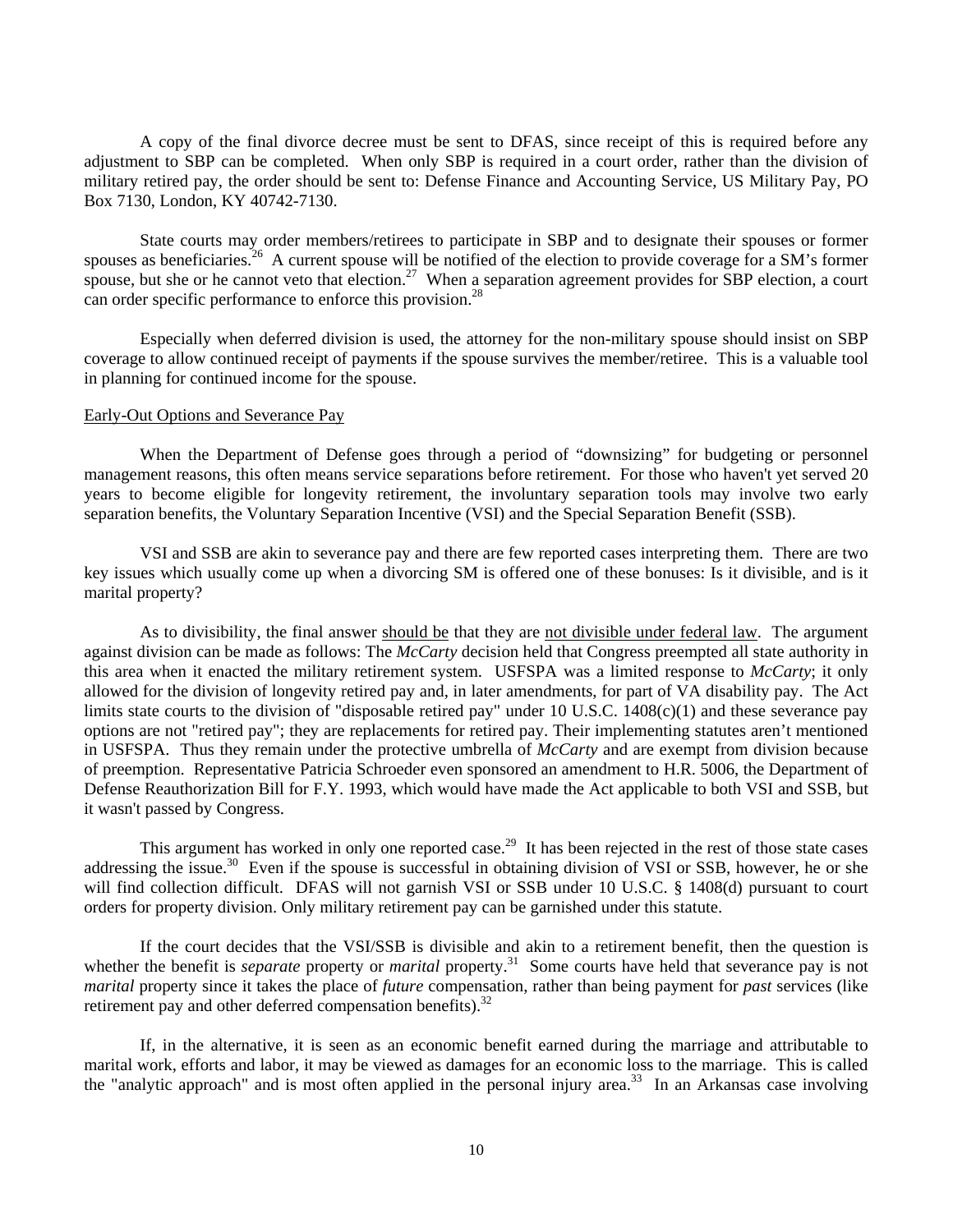severance pay, the wife was granted one-half of the husband's lump-sum payment because the judge determined that the benefit was earned by *service during the marriage.*<sup>34</sup>

One final point should be mentioned. Even if the payment is marital property and therefore divisible, one would need to apply the marital fraction (usually years of marital service over total years of service) to the payment to arrive at the portion that is marital.

#### **Military Divorce Websites**

Here is a list of helpful websites for military pension division and SBP:

| ABA FAMILY LAW SECTION'S MILITARY COMMITTEE: www.abanet.org/family/military/ |
|------------------------------------------------------------------------------|
| NC STATE BAR MILITARY COMMITTEE: www.nclamp.gov                              |
| ARMY RETIREMENT SERVICES: www.armyg1.army.mil/rso/mission.asp                |
| DFAS WEBSITE: www.dfas.mil                                                   |
| SBP RESOURCES: www.armyg1.army.mil/rso/sbp.asp                               |

# **ENDNOTES**

 $\overline{\phantom{a}}$ 

<sup>1</sup> 10 U.S. C. 1408. *See also* regulations at Dep't of Defense, Financial Management Reg. vol. 7B, chap. 29, Former Spouse Payments from Retired Pay (Sep. 1999) *available at* http://www.dod.mil/comptroller/fmr/07b/07b29.pdf.<br><sup>2</sup> McCarty v. McCarty, 453 U.S. 210 (1981).<br><sup>3</sup> See, e.g., Kulko v. Superior Court of California, 436 U.S. 84 (1978).

410 (1987), for example, the court held there was no federal jurisdiction under 10 U.S.C. 1408(c)(4) to partition the military retired pay of a former domiciliary despite adequate "minimum contacts."

 $4\,$  50 U.S.C. App. § 500-48, 560-91.

<sup>5</sup> See, e.g., Andris v. Andris, 65 N.C. App. 688, 309 S.E.2d 570 (1983).<br>
<sup>6</sup> See, e.g., Russell v. McGinnis, 514 P.2d 658 (Okla. 1973).<br>
<sup>7</sup> Mattox v. Mattox, 105 N.M. 479, 734 P.2d 259 (N.M.Ct.App. 1987).<br>
<sup>8</sup> Koelsch

- 
- 
- 

<sup>9</sup> *In re Luciano*, 104 Cal. App.3d 956, 164 Cal. Rptr. 93 (1980).<br><sup>10</sup> *In re Marriage of Gillmore*, 29 Cal. 3d 418, 629 P.2d 1, 174 Cal. Rptr. 493 (1981).<br><sup>11</sup> *In re Marriage of Scott*, 156 Cal. App. 3d 251, 202 Cal. Those who entered service on or after 9/8/80 use the formula: BASE PAY [average for last three years of service] X YEARS OF SERVICE X 2.5%. Those who entered service after 1986 use the formula: BASE PAY [average for last three years of service] X YEARS OF SERVICE X 2.5%] - [1% for each year of service under 30 years, calculated by months].<br><sup>13</sup> 10 U.S.C. 1408 (e) (1).

- 
- 
- <sup>14</sup> 10 U.S.C. 1408 (d) (2).<br><sup>15</sup> See, e.g., Dewann v. Dewann, 389 Mass. 754, 506 N.E.2d 879 (1987).

<sup>16</sup> J. Stacy and B. Danninger, "Seize Control of Property Settlements," *Case and Comment*, Vol. 93, No. 4 (August 1988), pp. 21-22 (emphasis in the original).

<sup>17</sup> See K. MacIntyre, "Division of U.S. Army Reserve and National Guard Pay upon Divorce," 102 Mil. L. Rev. 23 (1983). The formula for Reserve/National Guard retirement pay is: BASE PAY X [NUMBER OF RETIREMENT POINTS divided by 360] X 2.5%. Remember the "High-3" rules for calculating retirement base pay, set out above, for those who start their military service on or after 9/8/80.

- <sup>18</sup> 10 U.S.C. § 1408 (c) (1).<br><sup>19</sup> Mansell v. Mansell, 490 U.S. 581 (1989).
- <sup>20</sup> These provisions are found in the military pension division regulations, *supra* note 1.